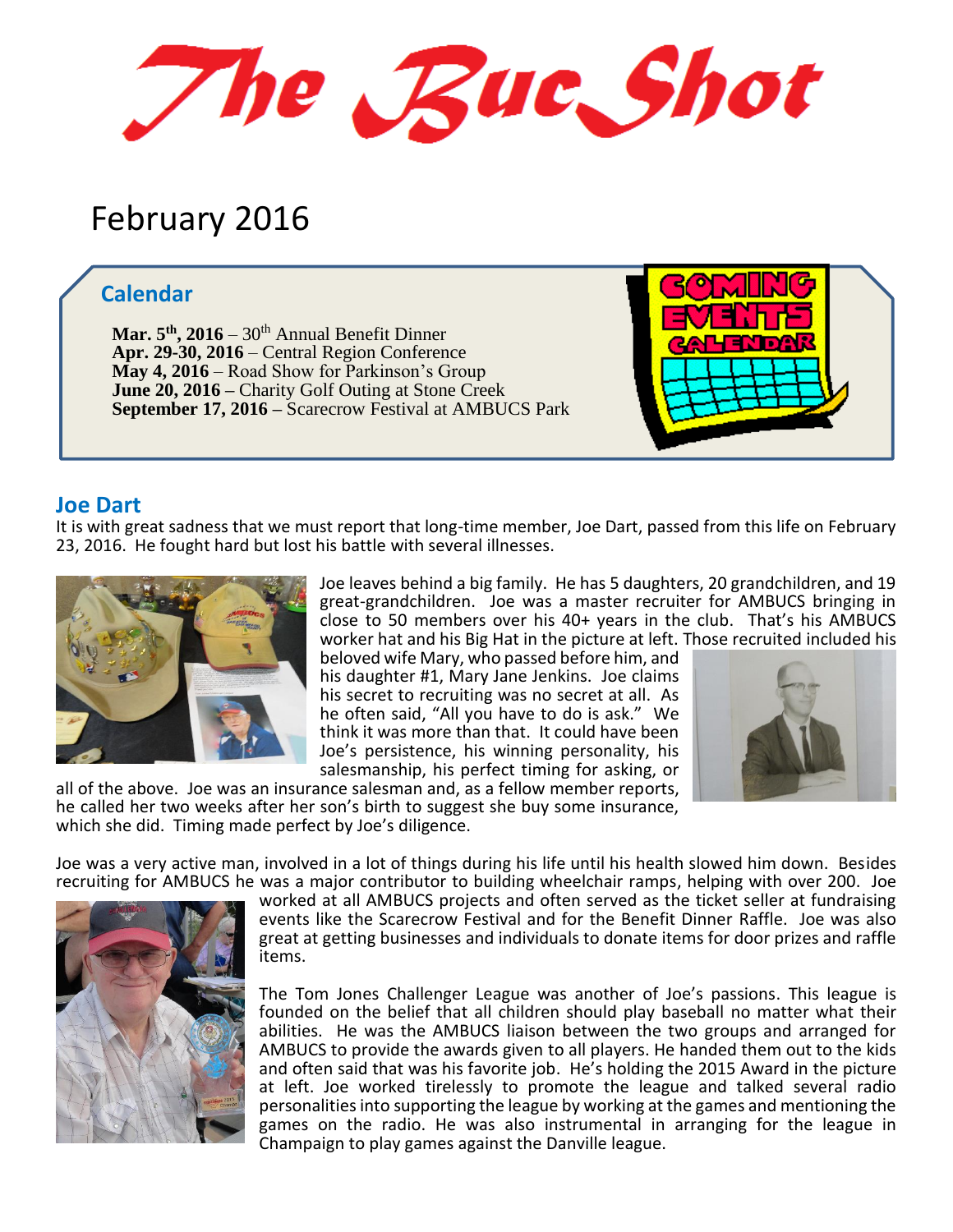Joe loved to hunt and fish and to teach archery to kids in the area. He started hunting early in life by providing game for his family to eat. He also picked cotton and watermelons to earn money to help support his family. Joe also made bows for himself and others through Hunters Haven in Champaign.

In May of 1945, Joe joined the Army Air Forces and became a parachute packer, a weather observer, and a technician. While stationed at Chanute Field in Rantoul, IL, he met Mary and they wed in 1946. After his service they moved to Oklahoma where Joe attended Muskogee College where he majored in agriculture. While there he also competed in pingpong competitions and taught his daughters how to play. Joe worked as a milkman and then found his first calling as an insurance salesman, a field in which he worked for over 50 years.



The list of all the things in which Joe participated is a long one, so is the list of the lives he touched. Rest in Peace, Joe. You will be missed.

# **Raffle**

Everything is on track for the Benefit Dinner Raffle on March 5<sup>th</sup>. Please continue to sell tickets and get them turned in to Keith Jamieson's Ecowater office as soon as possible. All tickets MUST be in by Thursday, March 3<sup>rd</sup>. Also, we can still use door prizes to give out to non-money tickets.

## **AmTrykes**

Scott Price delivered two AmTrykes to Leal School but neither of the two fit the children for which they were intended. But the biggest of the two AmTrykes was a good fit for another child at the school so he received the AmTryke. Scott will continue to work on getting the original two children their AmTrykes.

National offered a \$50 coupon towards purchase of an AmTryke to any club that would update their roster of Evaluation Sites including therapist contact information. President Andrea Betzler did that for the club with the help of Scott Price and we now have the coupon. Thanks, gang!

# **Speaker: B.J. Stipes, Orange and Blue Distributing**



B.J. Stipes is the person at Orange and Blue who works closely with AMBUCS on the Bar Stool Golf fundraiser. This event was started about 8 years ago with B.J.'s boss. This year's event turned out to be the biggest money earner of the 8 bringing in over \$15,000 for the club. Part of that was due to the great weather on the day and the promotion done by Orange and Blue on the local radio stations.

Orange and Blue distributes beer, wine, and spirits. They primarily work with Coors, Corona, and Guinness along with some craft beers. To be considered a "craft beer" the company may not be owned by a large brewery like the three listed above. They handle some local brewers

like J.T. Walkers from Mahomet, IL. Orange and Blue is expanding into other areas of innovation such as drinks like Henry's Hard Soda. They have found that people like to change their drinks now and then. They distribute to 55 businesses in Champaign-Urbana, and 200-250 in Illinois covering 60 of the 102 counties in the state.

We thank B.J. and Orange and Blue for all of their support over the years and hope that close relationship continues!

# **Speaker: Bob Bauer, Illinois State Geological Survey**

Bob Bauer is one of the experts at the Illinois State Geological Survey on seismic events and is the liaison with the Illinois Emergency Management System for earthquake preparedness drills and, of course, in the case of a real emergency. He has been with the Survey over 39 years. Bob came to tell us about fracking from an earthquake perspective.

Fracking is not new; it has been around for over 160 years in some form. It started with drillers putting explosives down their drill hole to actually blow up the rock at the bottom of the holes creating many cracks into which the oil, gas, or water would flow. Different methods were developed later including what is primarily used today which is hydraulic

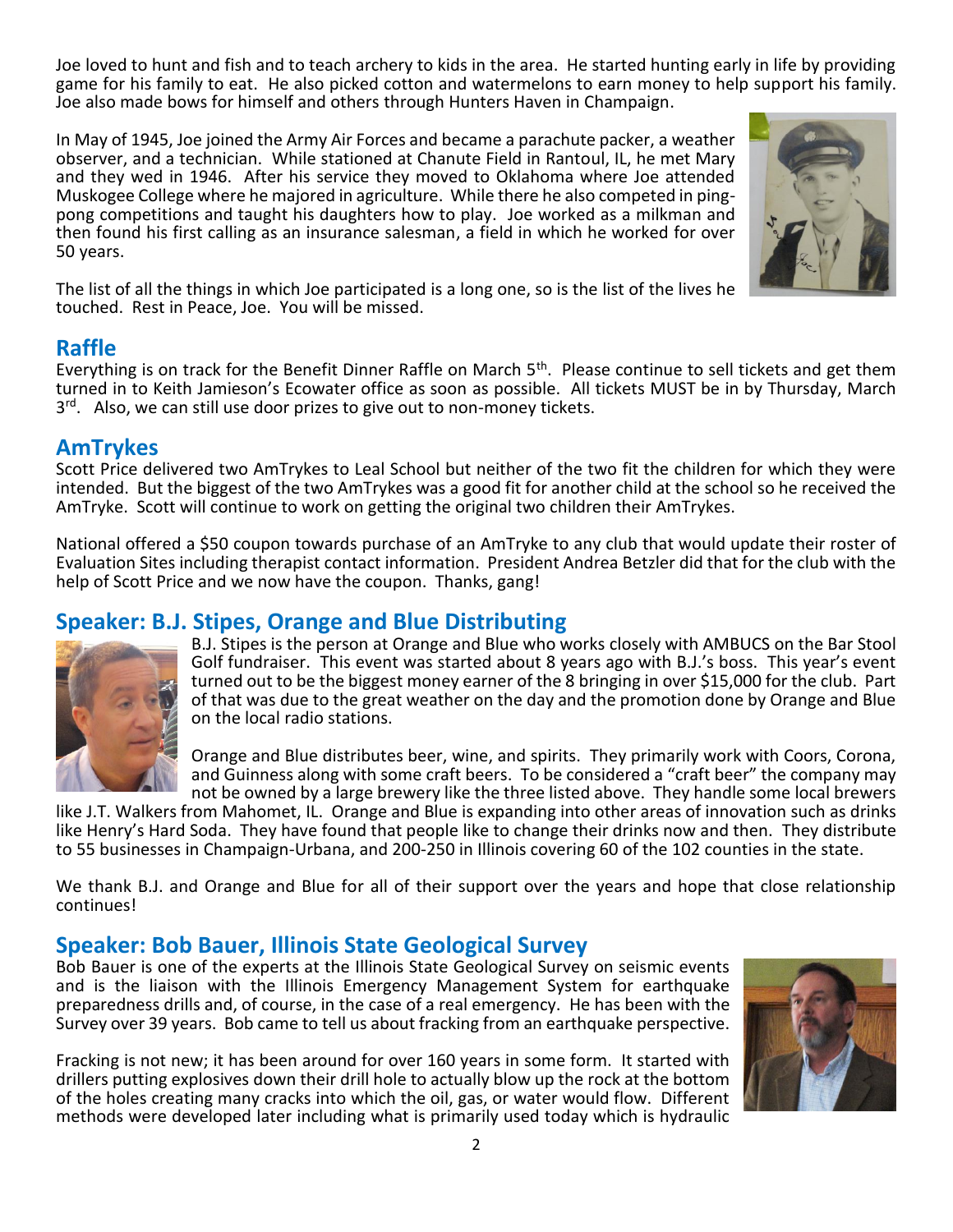fracking. In one of the oil boom eras, the 1920s, there were over 1,000 new wells per year using fracking. The first well in Illinois to use hydraulic fracking was done in 1947. Since then there are over 1 million wells in the U.S. that operate with hydraulic fracking. The water which was used in the process comes up the hole with the oil or gas and must be separated from it. That water is reused or in some cases placed back into the ground using injection wells that help keep up pressure in the original well. When the fracking is actually done, only 1/8 inch cracks are formed in the rocks and even if you are standing right next to the well when the fracking happens you will not feel it at the surface. People who claim that fracking causes an immediate earthquake-like event are incorrect. Illinois has water wells all over the state of course, but the majority of the oil and gas wells are in or close to the Illinois Basin which covers a large part of southern Illinois, Kentucky, and Indiana. Most wells are vertical but fracking can also be done horizontally to avoid altering the surface of a given area. Modern tools such as Three Dimensional Mapping now allow geologists and well drillers to know more accurately what is under our feet before drilling ever starts, making wells very safe today.

#### **Lucky Buck**



**Mary Lou Younger** told us all about herself on February 2<sup>nd</sup>. She was born in South Texas and speaks fluent Spanish and when eating in Mexican restaurants keeps in practice by ordering in Spanish. Mary Lou is a retired nurse and has been in AMBUCS for 25-30 years. She is also an officer in the Agriculture Extension Group for wives of farmers. She enjoys helping at the AMBUCS club projects and had a great time at one of the bars during Bar Stool Golf. She also had a balloon making business for years and developed decorating skills that

she uses at each of our club projects. She's the lead decorator for the Benefit Raffle and the Scarecrow Festival, among others, but her favorite thing to do is decorate AMBUCS Park in east Urbana for the Christmas holidays and works on



it all year long. Her husband, Wayne, also a member, hates that project but works tirelessly on it just the same. They both dote on their grandson, Jamieson, who attends many AMBUCS functions and wants to join when he grows up. We are ready to welcome you anytime, Jamieson!

Member **Ray Griest** was born in Kankakee, IL. The family moved to Rantoul when Ray was five and that is where he grew up. Ray's mom and dad ran the Wings Restaurant Dinner Club in Rantoul which has now become an American Legion post. He hoped to work on the farm owned by his uncle and aunt but that didn't work out. His cousin told him that United Parcel Service (UPS) was hiring Christmas help and Ray started on "…the worst job I ever had!" Ray still did a good job at it and when the company found out that he was single and liked to travel they asked him to be a driver. He drove for them, primarily the Champaign to Chicago nightly run, for the next 35 years. He just retired last November. Member Deb Griest and Ray have been married for 35 years. One of their sons, Jason, is also a member of GCC AMBUCS and one of their other sons, Justin, is the chief operator of



the tractor fitted with an auger used in digging the post holes at club ramp builds. Ray is the ramp build leader and has been responsible for over 300 wheelchair ramps. He and Deb also lead one of our biggest fundraisers, the annual Benefit Dinner Raffle which is celebrating its 30<sup>th</sup> year in 2016. Ray and Deb have been the leaders for 25 or 26 of those years. A good friend of theirs, Mary Ohmet wife of member Rick Ohmet, bought a hot-air balloon and Deb crewed for her and quickly wanted her own. Ray was not sure about doing that but it turned out to be one of the best things they have ever done. Ray primarily drives the chase vehicle during the flights and they have flown all over the country and even in Canada. The other balloon people are great and the community that surrounds all overnight trips have been a positive influence on their children. Ray, Deb, and their son Justin work a mini-farm on their property in east Urbana selling sweet corn in the fall and people travel long distances to buy from them. They also have a mowing business they started for the kids to make money. One of the fun things Ray did when he retired was to buy a red and black Harley Davidson motorcycle.